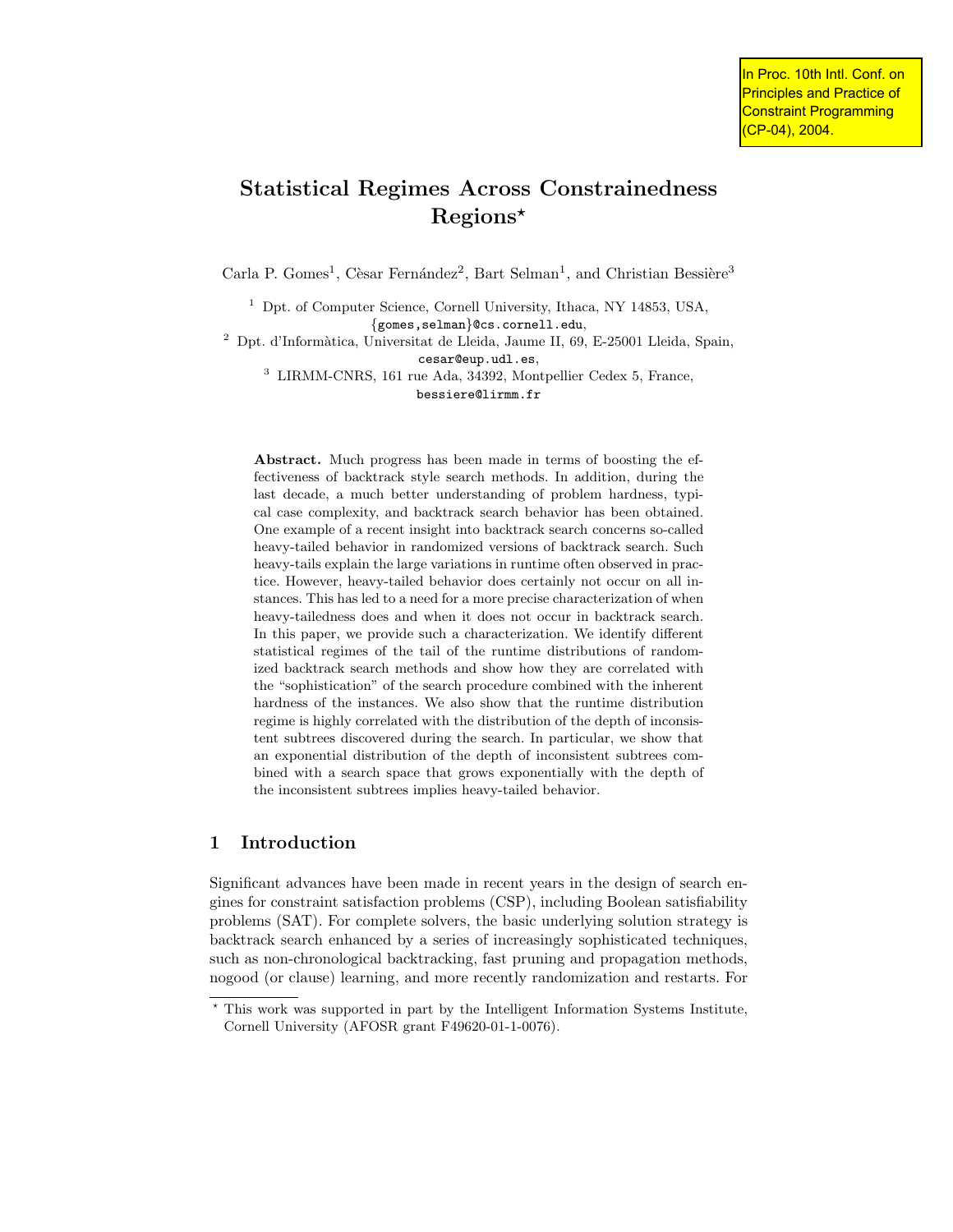example, in areas such as planning and finite model-checking, we are now able to solve large CSP's with up to a million variables and several million constraints.

The study of problem structure of combinatorial search problems has also provided tremendous insights in our understanding of the interplay between structure, search algorithms, and more generally, typical case complexity. For example, the work on phase transition phenomena in combinatorial search has led to a better characterization of search cost, beyond the worst-case notion of NP-completeness. While the notion of NP-completeness captures the computational cost of the very hardest possible instances of a given problem, in practice, one may not encounter many instances that are quite that hard. In general, CSP problems exhibit an "easy-hard-easy" pattern of search cost, depending on the constrainedness of the problem [1]. The computational hardest instances appear to lie at the phase transition region, the area in which instances change from being almost all solvable to being almost all unsolvable. The discover of "exceptionally hard instances" reveals an interesting phenomenon : such instances seem to defy the "easy-hard-easy" pattern, they occur in the under-constrained area, but they seem to be considerably harder than other similar instances and even harder than instances from the critically constrained area. This phenomenon was first identified by Hogg and Williams in graph coloring and by Gent and Walsh in satisfiability problems [2, 3]. However, it was shown later that such instances are not inherently difficult; for example, by renaming the variables such instances can often be easily solved [4, 5]. Therefore, the "hardness" of exceptionally hard instances does not reside purely in the instances, but rather in the combination of the instance with the details of the search method. Smith and Grant provide a detailed analysis of the occurrence of exceptionally hard instances for backtrack search, by considering a deterministic backtrack search procedure on ensembles of instances with the same parameter setting (see e.g., [6]).

Recently, researchers have noted that for a proper understanding of search behavior one has to study full runtime distributions [3, 7–10]. In our work we have focused on the study of randomized backtrack search algorithms [8]. By studying the runtime distribution produced by a randomized algorithm on a single instance, we can analyze the variance caused solely by the algorithm, and therefore separate the algorithmic variance from the variance between different instances drawn from an underlying distributions. We have shown previously that the runtime distributions of randomized backtrack search procedures can exhibit extremely large variance, even when solving the same instance over and over again. This work on the study of the runtime distributions of randomized backtrack search algorithms further clarified that the source of extreme variance observed in exceptional hard instances was not due to the inherent hardness of the instances: A randomized version of a search procedure on such instances in general solves the instance easily, even though it has a non-negligible probability of taking very long runs to solve the instance, considerably longer than all the other runs combined. Such extreme fluctuations in the runtime of backtrack search algorithms are nicely captured by so-called heavy-tailed distributions, distributions that are characterized by extremely long tails with some infinite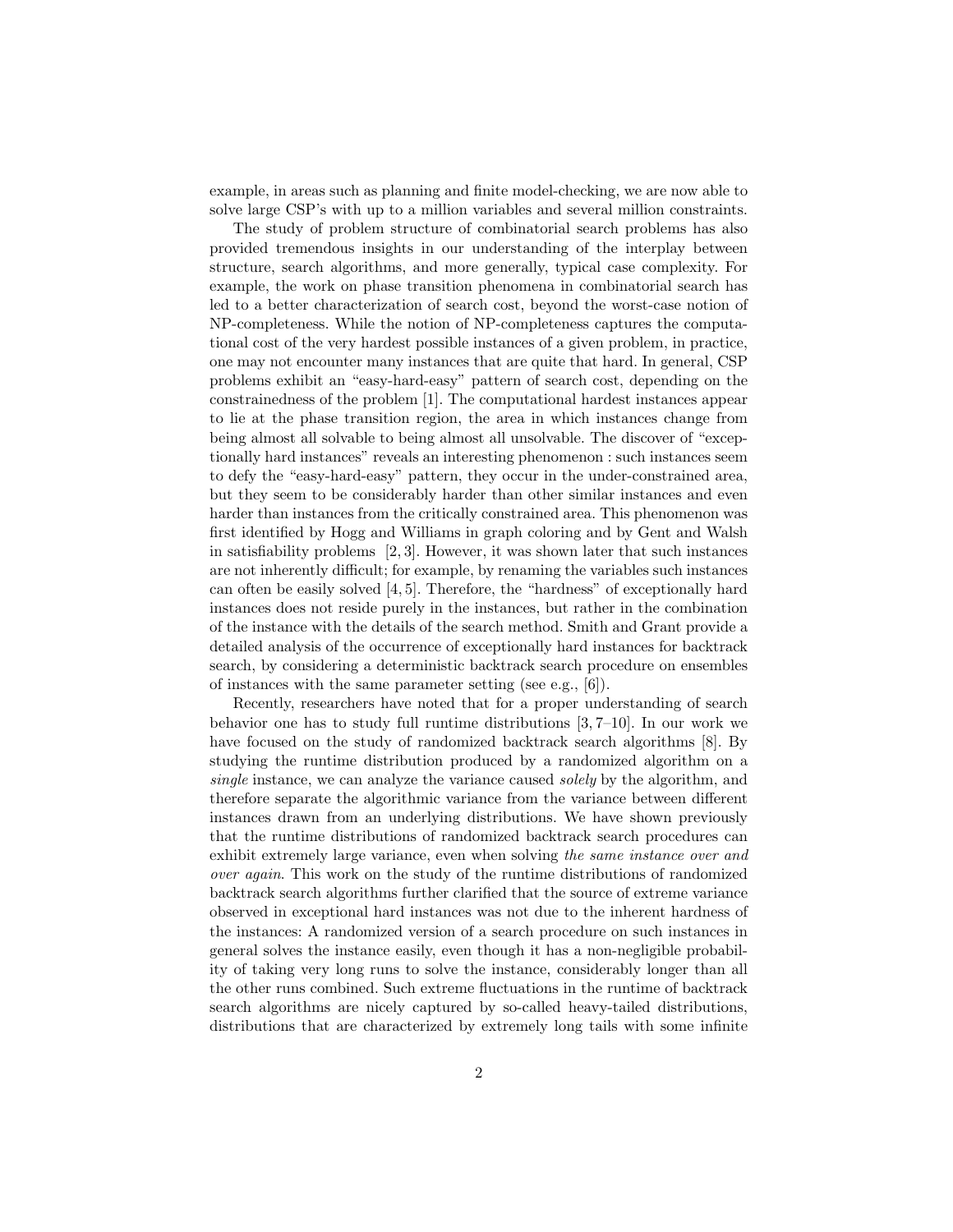moments [3, 8]. The decay of the tails of heavy-tailed distributions follows a power law — much slower than the decay of standard distributions, such as the normal or the exponential distribution, that have tails that decay exponentially. Further insights into the empirical evidence of heavy-tailed phenomena of randomized backtrack search methods were provided by abstract models of backtrack search that show that, under certain conditions, such procedures provably exhibit heavy-tailed behavior [11, 12].

Main Results So far, evidence for heavy-tailed behavior of randomized backtrack search procedures on concrete instance models has been largely empirical. Moreover, it is clear that not all problem instances exhibit heavy-tailed behavior. The goal of this work is to provide a better characterization of when heavy-tailed behavior occurs, and when it does not, when using randomized backtrack search methods. We study the empirical runtime distributions of randomized backtrack search procedures across different constrainedness regions of random binary constraint satisfaction models.<sup>1</sup> In order to obtain the most accurate empirical runtime distributions, all our runs are performed without censorship  $(i.e.,$  we run our algorithms without a cutoff) over the largest possible size. Our study reveals dramatically different statistical regimes for randomized backtrack search algorithms across the different constrainedness regions of the CSP models. Figure 1 provides a preview of our results. The figure plots the runtime distributions (the survival function, *i.e.*, the probability of a run taking more than x backtracks) of a basic randomized backtrack search algorithm (no look-ahead and no lookback), using random variable and value selection, for different constrainedness regions of one of our CSP models (model E; instances with 17 variables and domain size 8). We observe two regions with dramatically different statistical regimes of the runtime distribution.

In the first regime (the bottom two curves in Fig. 1,  $p \leq 0.07$ ), we see heavytailed behavior. This means that the runtime distributions decay slowly. In the log-log plot, we see linear behavior over several orders of magnitude. When we increase the constrainedness of our model (higher  $p$ ), we encounter a different statistical regime in the runtime distributions, where the heavy-tails disappear. In this region, the instances become inherently hard for the backtrack search algorithm, all the runs become homogeneously long, and therefore the variance of the backtrack search algorithm decreases and the tails of its survival function decay rapidly (see top two curves in Fig. 1, with  $p = 0.19$  and  $p = 0.24$ ; tails decay exponentially).

<sup>1</sup> Hogg and Willimans (94) provided the first report of heavy-tailed behavior in the context of backtrack search. They considered a deterministic backtrack search procedure on different instances drawn from a given distribution. Our work is of different nature as we study heavy-tailed behavior of the runtime distribution of a given randomized backtrack search method on a particular problem instance, thereby isolating the variance in runtime due to different runs of the algorithm.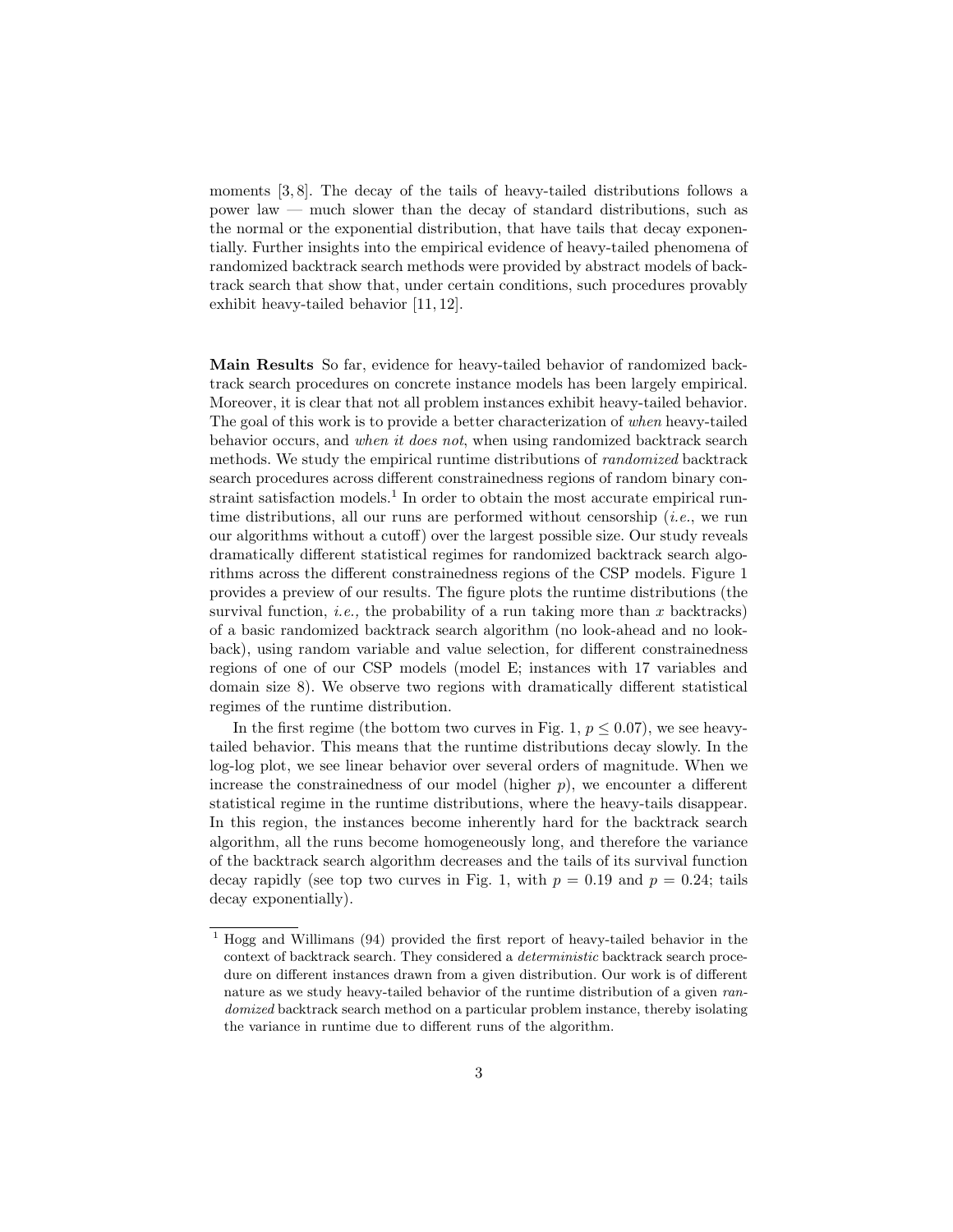

Fig. 1. Heavy-tailed (linear behavior) and non-heavy-tailed regime in the runtime of instances of model E  $\langle 17, 8, p \rangle$ . CDF stands for Cummulative Density Function.

A common intuitive understanding of the extreme variability of backtrack search is that on certain runs the search procedure may hit a very large inconsistent subtree that needs to be fully explored, causing "thrashing" behavior.

To confirm this intuition and in order to get further insights into the statistical behavior of our backtrack search method, we study the inconsistent sub-trees discovered by the algorithm during the search (see Figure 2).



Fig. 2. Inconsistent subtrees in backtrack search.

The distribution of the depth of inconsistent trees is quite revealing: when the distribution of the depth of the inconsistent trees decreases exponentially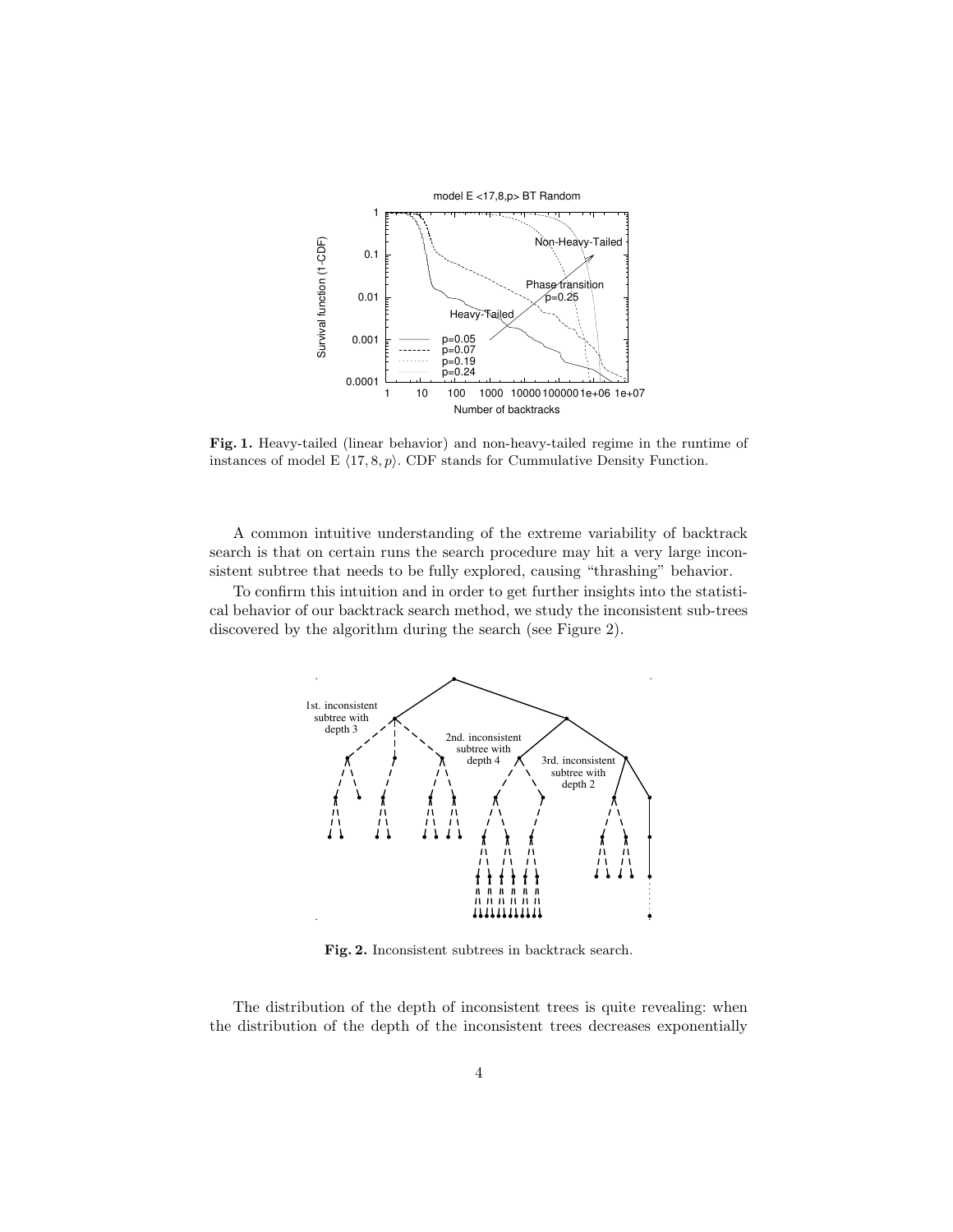(see Figure 3, bottom panel,  $p = 0.07$ ) the runtime distribution of the backtrack search method has a power law decay (see Figure 3, top panel,  $p = 0.07$ ). In other words, when the backtrack search heuristic has a good probability of finding relatively shallow inconsistent subtrees, and this probability decreases exponentially as the depth of the inconsistent subtrees increases, heavy-tailed behavior occurs. Contrast this behavior with the case in which the survival function of the runtime distribution of the backtrack search method is not heavy-tailed (see Figure 3, top panel,  $p = 0.24$ ). In this case, the distribution of the depth of inconsistent trees no longer decreases exponentially (see Figure 3, bottom panel,  $p = 0.24$ ).



Fig. 3. Example of a heavy-tailed instance  $(p = 0.07)$  and a non-heavy-tailed instance  $(p = 0.24)$ : (top) Survival function of runtime distribution, (bottom) probability density function of depth of inconsistent subtrees encountered during search. The subtree depth for  $p = 0.07$  instance is exponentially distributed.

In essence, these results show that the distribution of inconsistent subproblems encountered during backtrack search is highly correlated with the tail be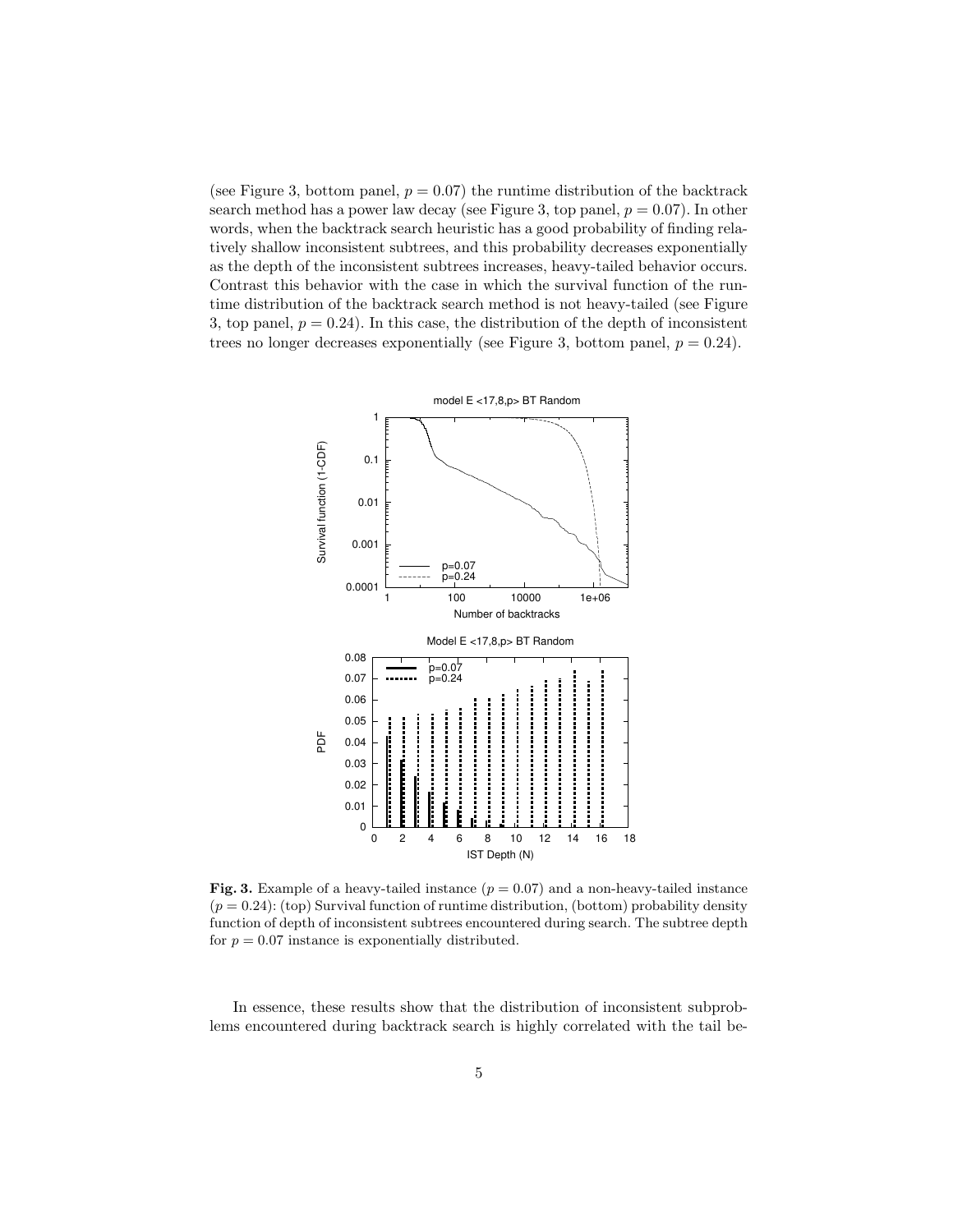havior of the runtime distribution. We provide a formal analysis that links the exponential search tree depth distribution with heavy-tailed runtime profiles. As we will see below, the predictions of our model closely match our empirical data.

#### 2 Definitions, Problem Instances, and Search Methods

**Constraint Networks** A finite binary constraint network  $\mathcal{P} = (\mathcal{X}, \mathcal{D}, \mathcal{C})$  is defined as a set of *n variables*  $\mathcal{X} = \{x_1, \ldots, x_n\}$ , a set of *domains*  $\mathcal{D} = \{D(x_1), \ldots, D(x_n)\}\$ , where  $D(x_i)$  is the finite set of possible values for variable  $x_i$ , and a set C of binary constraints between pairs of variables. A constraint  $C_{ij}$  on the ordered set of variables  $(x_i, x_j)$  is a subset of the Cartesian product  $D(x_i) \times D(x_j)$  that specifies the *allowed* combinations of values for the variables  $x_i$  and  $x_j$ . A solution of a constraint network is an instantiation of the variables such that all the constraints are satisfied. The constraint satisfaction problem (CSP) involves finding a solution for the constraint network or proving that none exists. We used a direct CSP encoding and also a Boolean satisfiability encoding (SAT) [13].

Random Problems The CSP research community has always made a great use of randomly generated constraint satisfaction problems for comparing different search techniques and studying their behavior. Several models for generating these random problems have been proposed over the years. The oldest one, which was the most commonly used until the middle  $90$ 's, is model A. A network generated by this model is characterized by four parameters  $\langle N, D, p1, p2 \rangle$ , where N is the number of variables, D the size of the domains,  $p_1$  the probability of having a constraint between two variables, and  $p_2$ , the probability that a pair of values is forbidden in a constraint. Notice that the variance in the type of problems generated with the same four parameters can be large, since the actual number of constraints for two problems with the same parameters can vary from one problem to another, and the actual number of forbidden tuples for two constraints inside the same problem can also be different. Model B does not have this variance. In model B, the four parameters are again  $N, D, p1$ , and  $p2$ , where  $N$  is the number of variables, and  $D$  the size of the domains. But now,  $p_1$  is the proportion of binary constraints that are in the network (*i.e.*, there are exactly  $c = |p_1 \cdot N \cdot (N-1)/2|$  constraints), and  $p_2$  is the proportion of forbidden tuples in a constraint (*i.e.*, there are exactly  $t = \lfloor p_2 \cdot D^2 \rfloor$  forbidden tuples in each constraint). Problem classes in this model are denoted by  $\langle N, D, c, t \rangle$ . In [14] it was shown that model B (and model A as well) can be "flawed" when we increase  $N$ . Indeed, when  $N$  goes to infinity, we will almost surely have a *flawed* variable (that is, one variable which has all its values inconsistent with one of the constraints involving it). Model E was proposed to overcome this weakness. It is a three parameter model,  $\langle N, D, p \rangle$ , where N and D are the same as in the other models, and  $\lfloor p \cdot D^2 \cdot N \cdot (N-1)/2 \rfloor$  forbidden pairs of values are selected with repetition out of the  $D^2 \cdot N \cdot (N-1)/2$  possible pairs. There is a way of tackling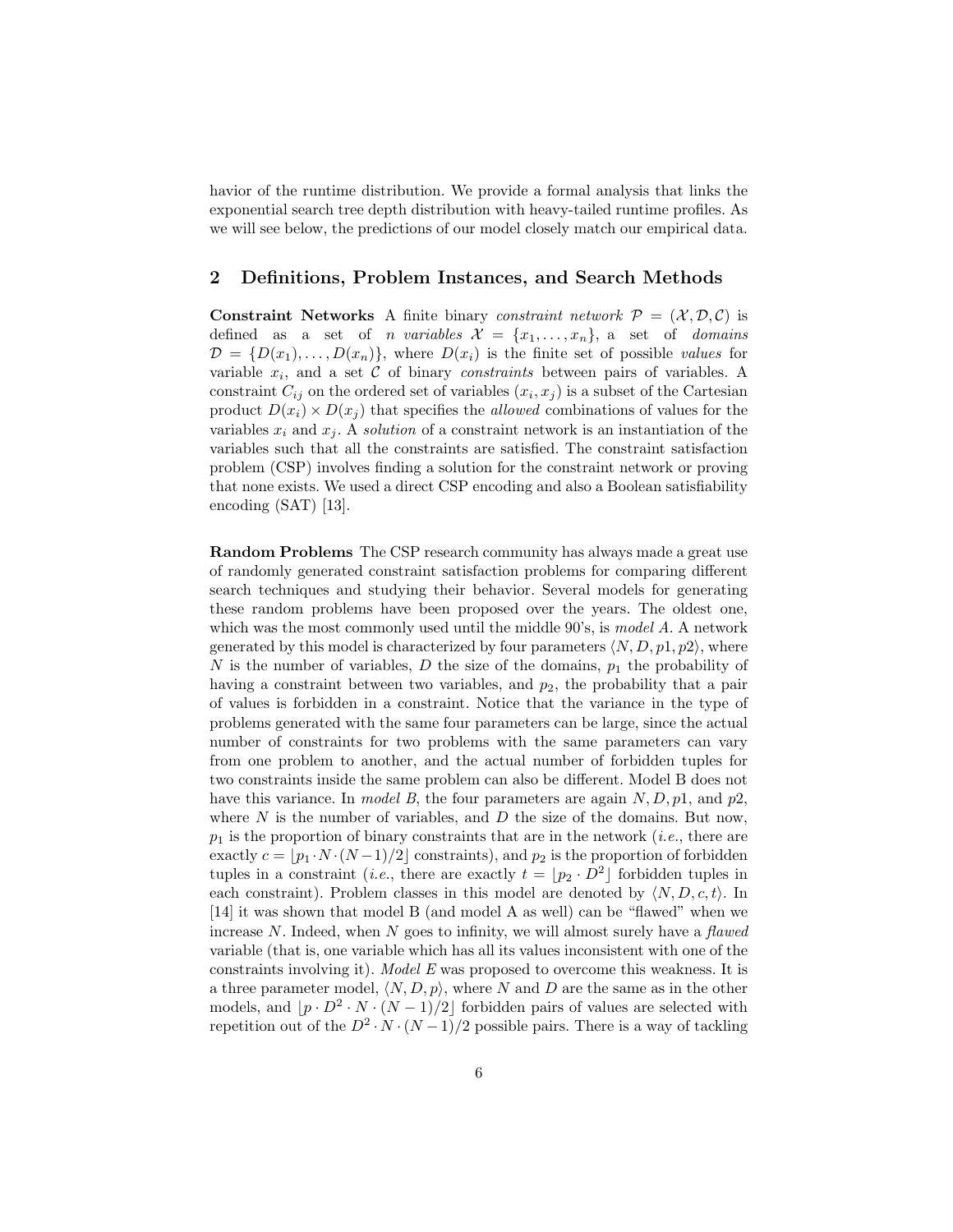the problem of flawed variables in model B. In [15] it is shown that by putting certain constraints on the relative values of  $N$ ,  $D$ ,  $p_1$ , and  $p_2$ , one can guarantee that model B is sound and scalable, for a range of values of the parameters. In our work, we only considered instances of model B that fall within such a range of values.

Search Trees A *search tree* is composed of *nodes* and *arcs*. A node u represents an ordered partial instantiation  $I(u) = (x_{i_1} = v_{i_1}, \ldots, x_{i_k} = v_{i_k})$ . A search tree is rooted at the particular node  $u_0$  with  $I(u_0) = \emptyset$ . There is an arc from a node u to a node  $u_c$  if  $I(u_c) = (I(u), x = v)$ , x and v being a variable and one of its values. The node  $u_c$  is called a child of u and u a parent of  $u_c$ . Every node u in a tree T defines a *subtree*  $T_u$  that consists of all the nodes and arcs below u in T. The depth of a subtree  $T_u$  is the length of the longest path from u to any other node in  $T_u$ . An inconsistent subtree (IST) is a maximal subtree that does not contain any node u such that  $I(u)$  is a solution. (See Fig. 2.) The maximum depth of an inconsistent subtree is referred to the "inconsistent subtree depth" (ISTD). We denote by  $T(A, P)$  the search tree of a backtrack search algorithm A solving a particular problem P, which contains a node for each instantiation visited by  $A$  until a solution is reached or inconsistency of  $P$  is proved. Once assigned a partial instantiation  $I(u) = (x_{i_1} = v_{i_1}, \ldots, x_{i_k} = v_{i_k})$  for node u, the algorithm will search for a partial instantiation of some of its children. In the case that there exists no instantiation which does not violate the constraints, algorithm A will take another value for variable  $x_{i_k}$ , and start again checking the children of this new node. In this situation, it is said that a *backtrack* happens. We use the number of wrong decisions or backtracks to measure the *search cost* of a given algorithm  $[16]$ <sup>2</sup>

Algorithms In the following, we will use different search procedures, that differ in the amount of propagation they perform, and in the order in which they generate instantiations. We used three levels of propagation: no propagation (backtracking, BT), removal of values directly inconsistent with the last instantiation performed (forward-checking, FC), and arc consistency propagation (maintaining arc consistency, MAC). We used three different heuristics for ordering variables: random selection of the next variable to instantiate (**random**), variables preordered by decreasing degree in the constraint graph (deg), and selection of the variable with smallest domain first, ties broken by decreasing degree (dom+deg) and always random value selection. For the SAT encodings we used the Davis-Putnam-Logemann-Loveland procedure. More specifically we used a simplified version of Satz [17], without its standard heuristic, and with static variable ordering, injecting some randomness in the value selection heuristics.

<sup>&</sup>lt;sup>2</sup> In the rest of the paper sometimes we refer to the search cost as runtime. Even though there are some discrepancies between runtime and the search cost measured in number of wrong decisions or backtracks, such differences are not significant in terms of the tail regime of the distributions.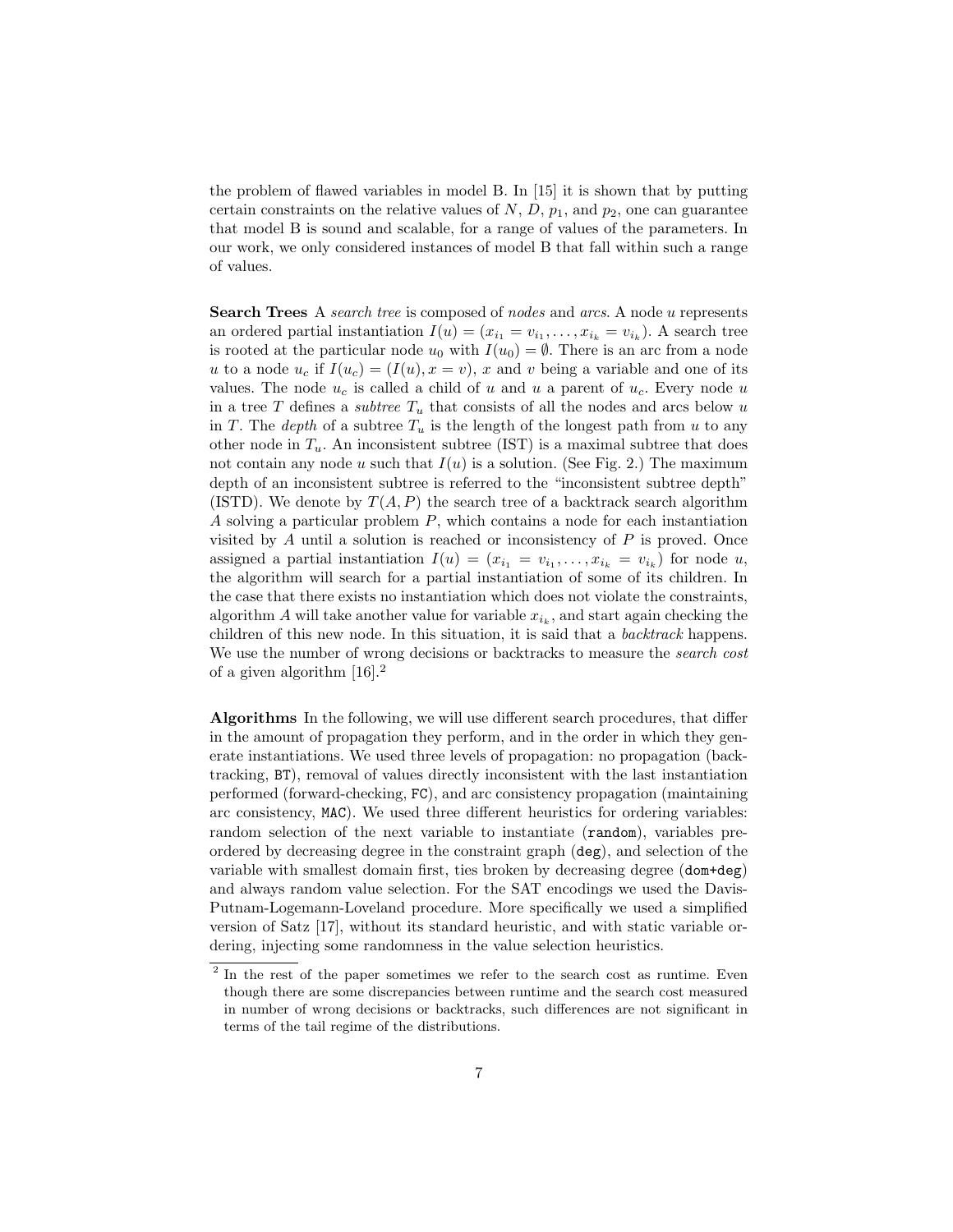Heavy-tailed or Pareto-like Distributions As we discussed earlier, the runtime distributions of backtrack search methods are often characterized by very long tails or *heavy-tails* (HT). These are distributions that have so-called Pareto like decay of the tails. For a general Pareto distribution  $F(x)$ , the probability that a random variable is larger than a given value  $x$ , *i.e.*, its survival function, is:

$$
1 - F(x) = P[X > x] \sim C x^{-\alpha}, \ x > 0,
$$

where  $\alpha > 0$  and  $C > 0$  are constants. I.e., we have power-law decay in the tail of the distribution. These distributions have infinite variance when  $1 < \alpha < 2$  and infinite mean and variance when  $0 < \alpha \leq 1$ . The log-log plot of the tail of the survival function  $(1 - F(x))$  of a Pareto-like distribution shows linear behavior with slope determined by  $\alpha$ .

### 3 Empirical Results

In the previous section, we defined our models and algorithms, as well as the concepts that are central in our study: the runtime distributions of our backtrack search methods and the associated distributions of the depth of the inconsistent subtrees found by the backtrack method. As we discussed in the introduction, our key findings are: (1) we observe different regimes in the behavior of these distributions as we move along different instance constrainedness regions; (2) when the depth of the inconsistent subtrees encountered during the search by the backtrack search method follows an exponential distribution, the corresponding backtrack search method search exhibits heavy-tailed behavior. In this section, we provide the empirical data upon which these findings are based.

We present results for the survival functions of the search cost (number of wrong decisions or number of backtracks) of our backtrack search algorithms. All the plots were computed with at least 10,000 independent executions of a randomized backtrack search procedure on a given (uniquely generated) problem satisfiable instance. For each parameter setting we considered over 20 instances. In order to obtain more accurate empirical runtime distributions, all our runs were performed without censorship, *i.e.*, we run our algorithms without any cutoff.<sup>3</sup> We also instrumented the code to obtain the information for the corresponding inconsistency sub-tree depth (ISTD) distributions.

Figure 4 (top) provides a detailed view of the heavy-tailed and non-heavytailed regions, as well as the progression from one region to the other. The figure displays the survival function (log-log scale) for running (pure) backtrack search with random variable and value selection on instances of Model E with 17 variables and a domain size of  $8$  for values of  $p$  (the constrainedness of the instances) ranging from  $0.05 \leq p \leq 0.24$ . We clearly identify the heavy-tailed region in

<sup>&</sup>lt;sup>3</sup> For our data analysis, we needed purely uncensored data. We could therefore only consider relatively small problem instances. The results appear to generalize to larger instances.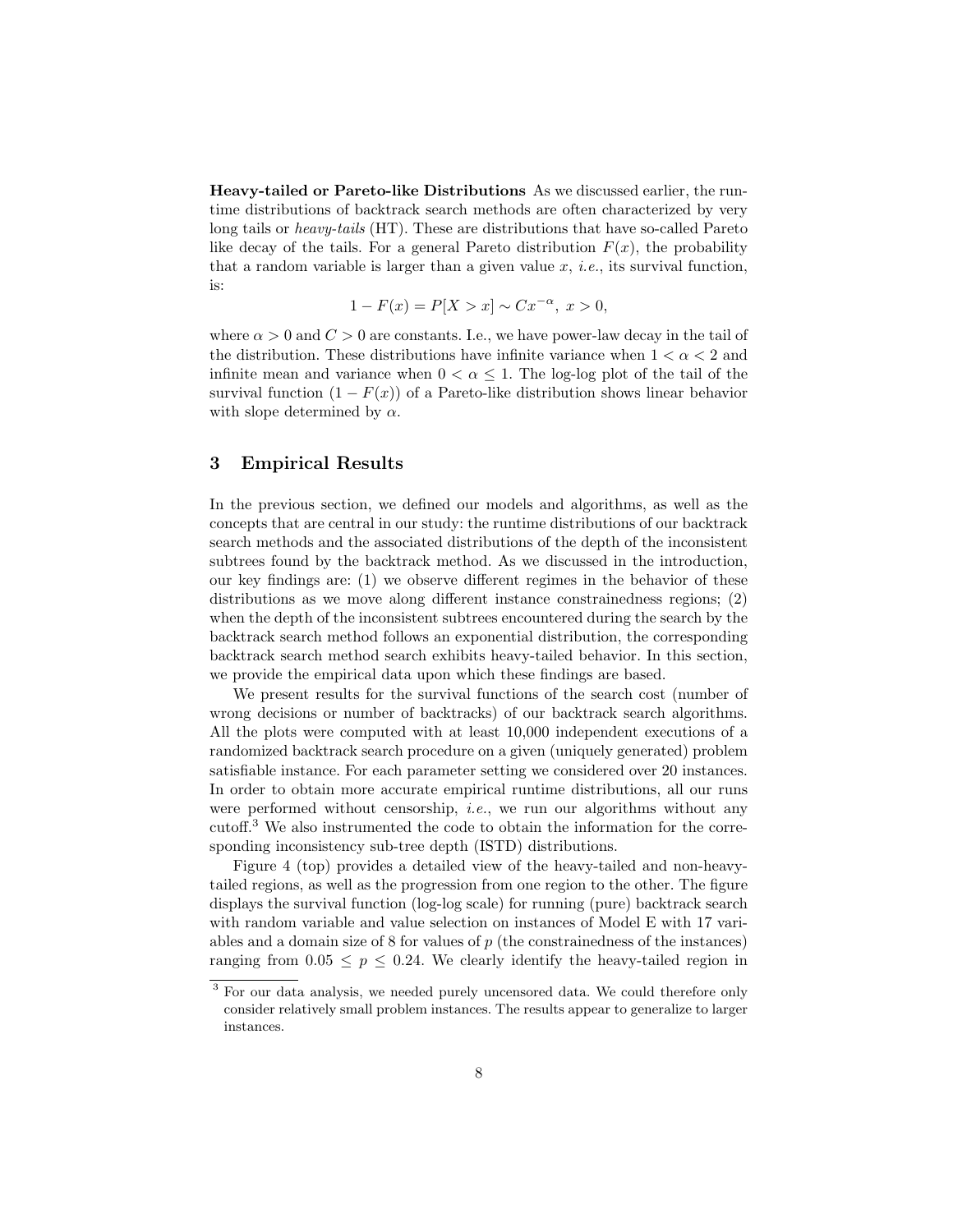

Fig. 4. The progression from heavy-tailed regime to non-heavy-tailed regime: (top) survival function of runtime distribution; (bottom) probability density function of the corresponding inconsistent sub-tree depth (ISTD) distribution.

which the log-log plot of the survival functions exhibits linear behavior, while in the non-heavy-tailed region the drop of the survival function is much faster than linear. The transition between regimes occurs around a constrainedness level of  $p = 0.09$ .

Figure 4 (bottom) depicts the probability density function of the corresponding inconsistent sub-tree depth (ISTD) distributions. The figure shows that while the ISTD distributions that correspond to the heavy-tailed region have an exponential behavior (below we show a good regression fit to the exponential distribution in this region), the ISTD distributions that correspond to the non-heavytailed region are quite different from the exponential distribution.

For all the backtrack search variants that we considered on instances of model E, including the DPLL procedure, we observed a pattern similar to that of figure 4. (See bottom panel of figure 6 for DPLL data.)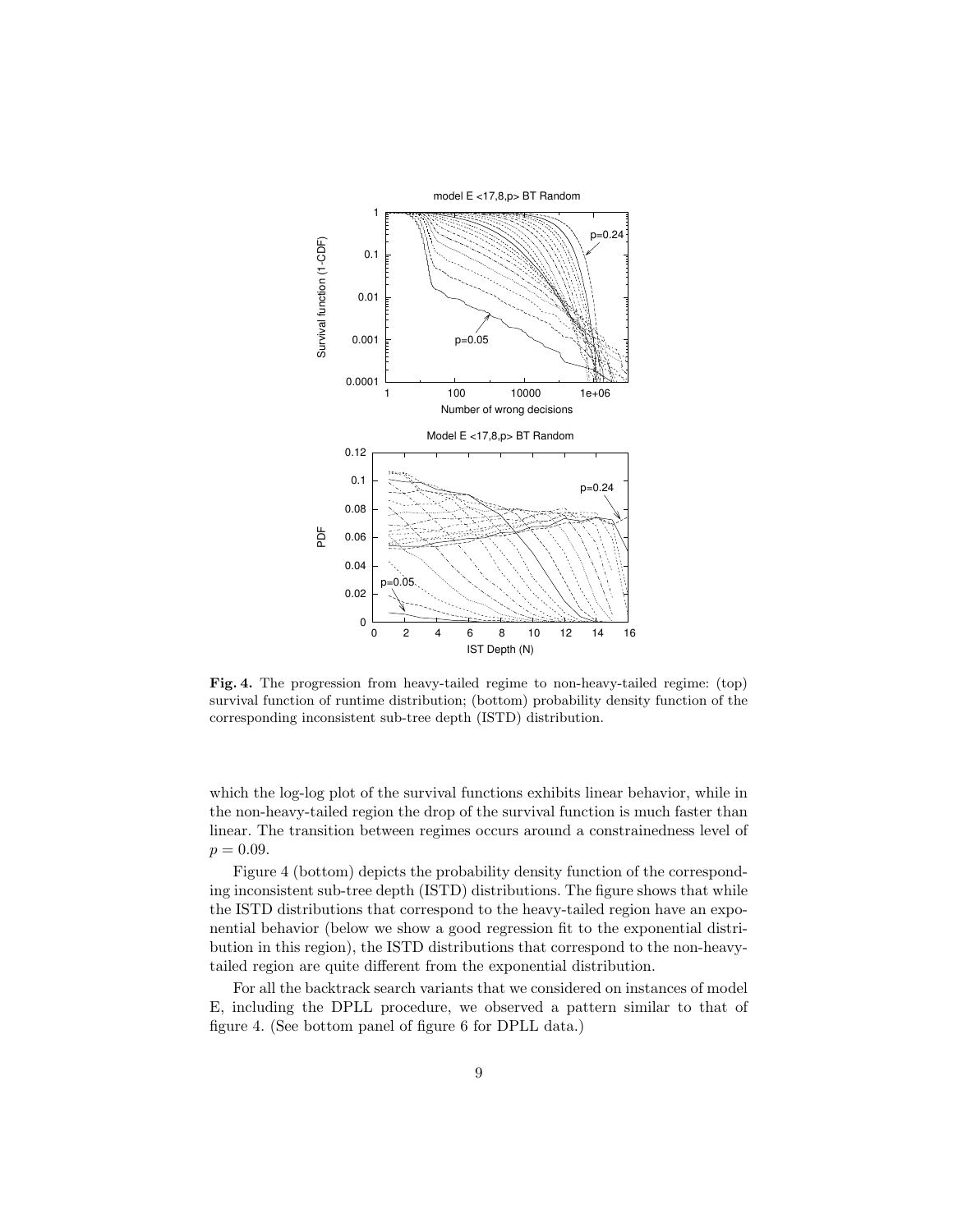

Fig. 5. Heavy-tailed and non-heavy-tailed regimes for instances of model B: (top)  $\langle 20, 8, 60, t \rangle$ , using BT-random, (bottom)  $\langle 50, 10, 167, t \rangle$ , using MAC-random.

We also observed a similar behavior — a transition from heavy-tailed region to non-heavy-tailed region with increased constrainedness — for instances of Model B, for different problem sizes and different search strategies. Figure 5 (top) shows the survival functions of runtime distributions of instances of model B  $\langle 20, 8, 60, t \rangle$ , for different levels of constrainedness, solved with BT-random. Fig.5 (bottom) shows the survival functions of runtime distributions of instances of model B  $\langle 50, 10, 167, t \rangle$ , for different levels of constrainedness, solved with MAC-random, a considerably more sophisticated search procedure. The top panel of Fig.6 gives the DPLL data. Again, the two different statistical regimes of the runtime distributions are quite clear.

To summarize our findings:

– For both models (B and E), for CSP and SAT encodings, for each backtrack search strategies, we clearly observe two different statistical regimes — a heavy-tailed and a non-heavy-tailed regime.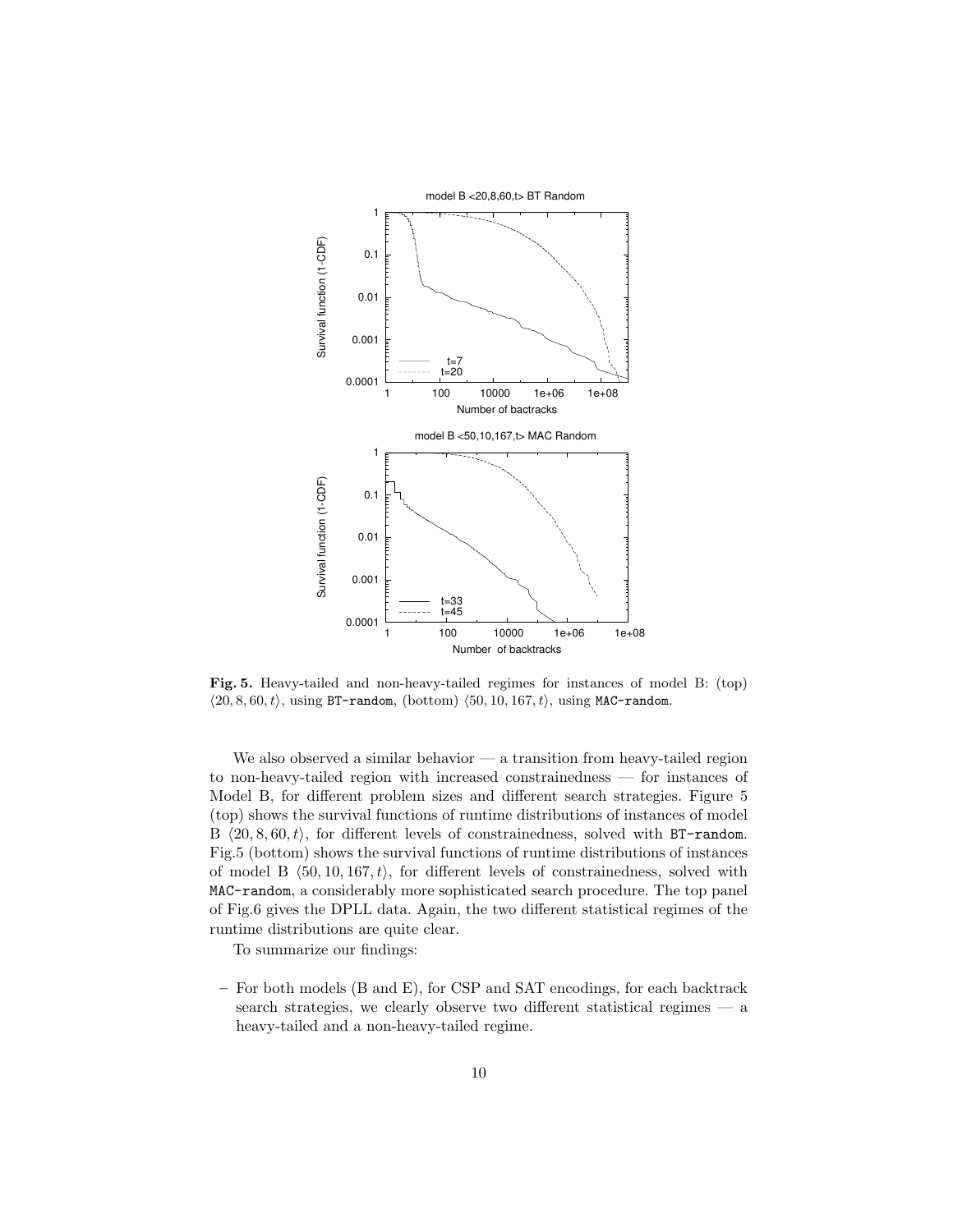

Fig. 6. Heavy-tailed and non-heavy-tailed regimes for instances of (top) model B  $\langle 20, 8, 60, t \rangle$ , using DP-random (DPLL procedure with static variable ordering and random value selection) and (bottom) model E  $\langle 25, 10, p \rangle$  using DP-random.

- $-$  As constrainedness increases ( $p$  increases), we move from the heavy-tailed region to the non-heavy-tailed region.
- The transition point from heavy-tailed to non-heavy-tailed regime is dependent on the particular search procedure adopted. As a general observation, we note that as the efficiency (and, in general, propagation strength) of the search method increases, the extension of the heavy-tailed region increases and therefore the heavy-tailed threshold gets closer to the phase transition.
- Exponentially distributed inconsistent sub-tree depth (ISTD) combined with exponential growth of the search space as the tree depth increases implies heavy-tailed runtime distributions. We observe that as the ISTD distributions move away from the exponential distribution, the runtime distributions become non-heavy-tailed.

These results suggest that the existence of heavy-tailed behavior in the cost distributions depends on the efficiency of the search procedure as well as on the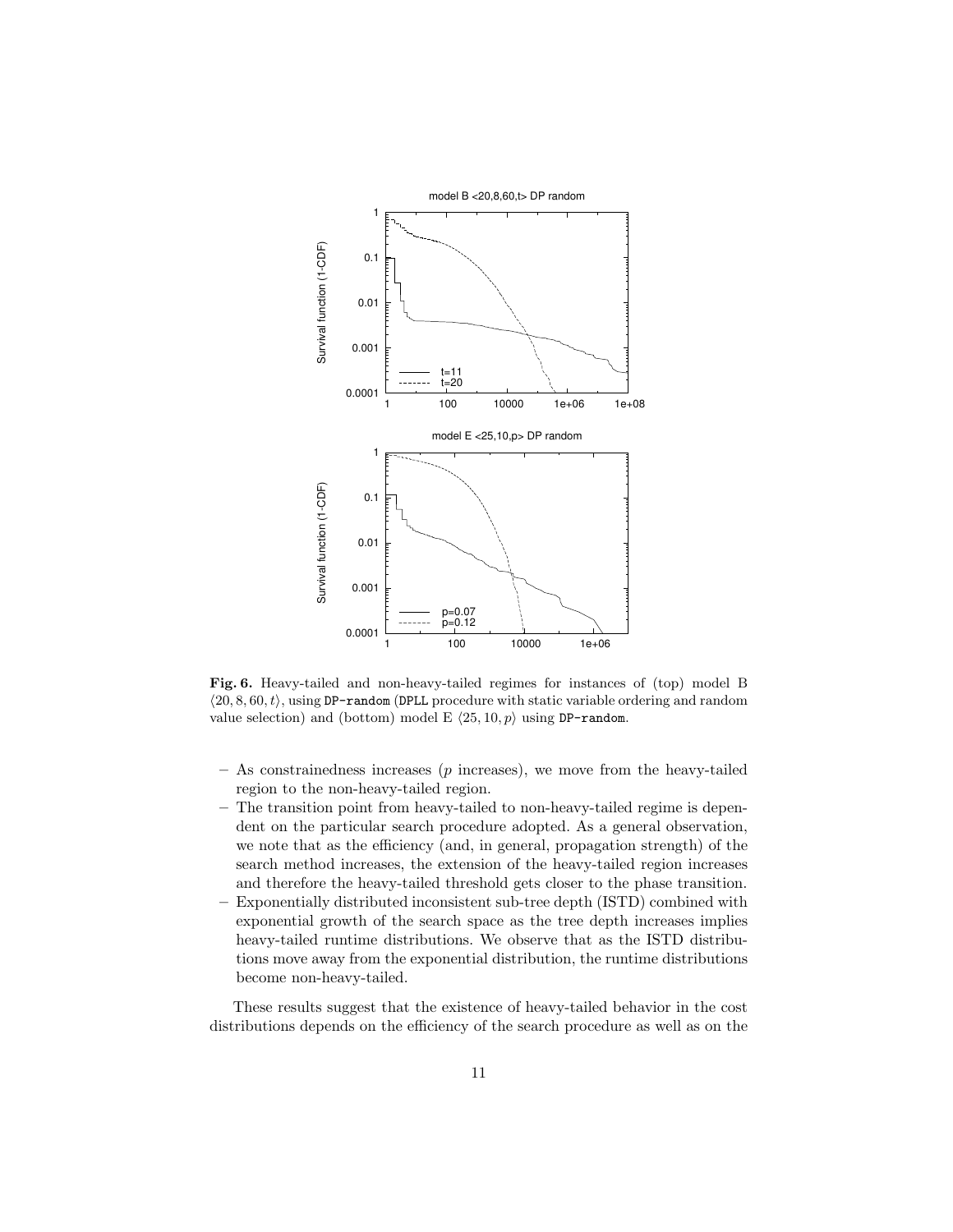level of constrainedness of the problem. Increasing the algorithm efficiency tends to shift the heavy-tail threshold closer to the phase transition.

For both models, B and E, and for the different search strategies, we clearly observed that when the ISTD follows an exponential distribution, the corresponding distribution is heavy-tailed. We refer to the forthcoming long version of this paper for the probability density functions of the corresponding inconsistent sub-tree depth distributions (ISTD) of model B, and for data on the regression fits (see also below) for all curves.

#### 4 Validation

Let X be the search cost of a given backtrack search procedure,  $P_{i, std}[N]$  be the probability of finding an inconsistent subtree of depth N during search, and  $P[X > x|N]$  the probability of having a inconsistent search tree of size larger than  $x$ , given a tree of depth  $N$ . Assuming that the inconsistent search tree depth follows an exponential distribution in the tail and the search cost inside an inconsistent tree grows exponentially, then the cost distribution of a search method is lower bounded by a Pareto distribution. More formally:<sup>4</sup>

#### Theoretical Model

Assumptions:

 $- P_{i, std}[N]$  is exponentially distributed in the tail, i.e.,

$$
P_{istd}[N] = B_1 e^{-B_2 N}, N > n_0 \tag{1}
$$

where  $B_1$ ,  $B_2$ , and  $n_0$  are constants.

 $-P[X > x|N]$  is modeled as a complementary Heavyside function,  $1 - H(x - k^N)$ , where  $k$  is a constant and

$$
H(x-a) = \begin{cases} 0, x < a \\ 1, x \ge a \end{cases}
$$

Then,  $P[X > x]$  is Pareto-like distributed

$$
P[X > x] \approx \beta x^{-\alpha}
$$

for  $x > k^{n_0}$ , where  $\alpha$  and  $\beta$  are constants.

<sup>4</sup> See forthcoming extended version of the paper for further details. A similar analysis goes through using the geometric distribution, the discrete analogue of the exponential.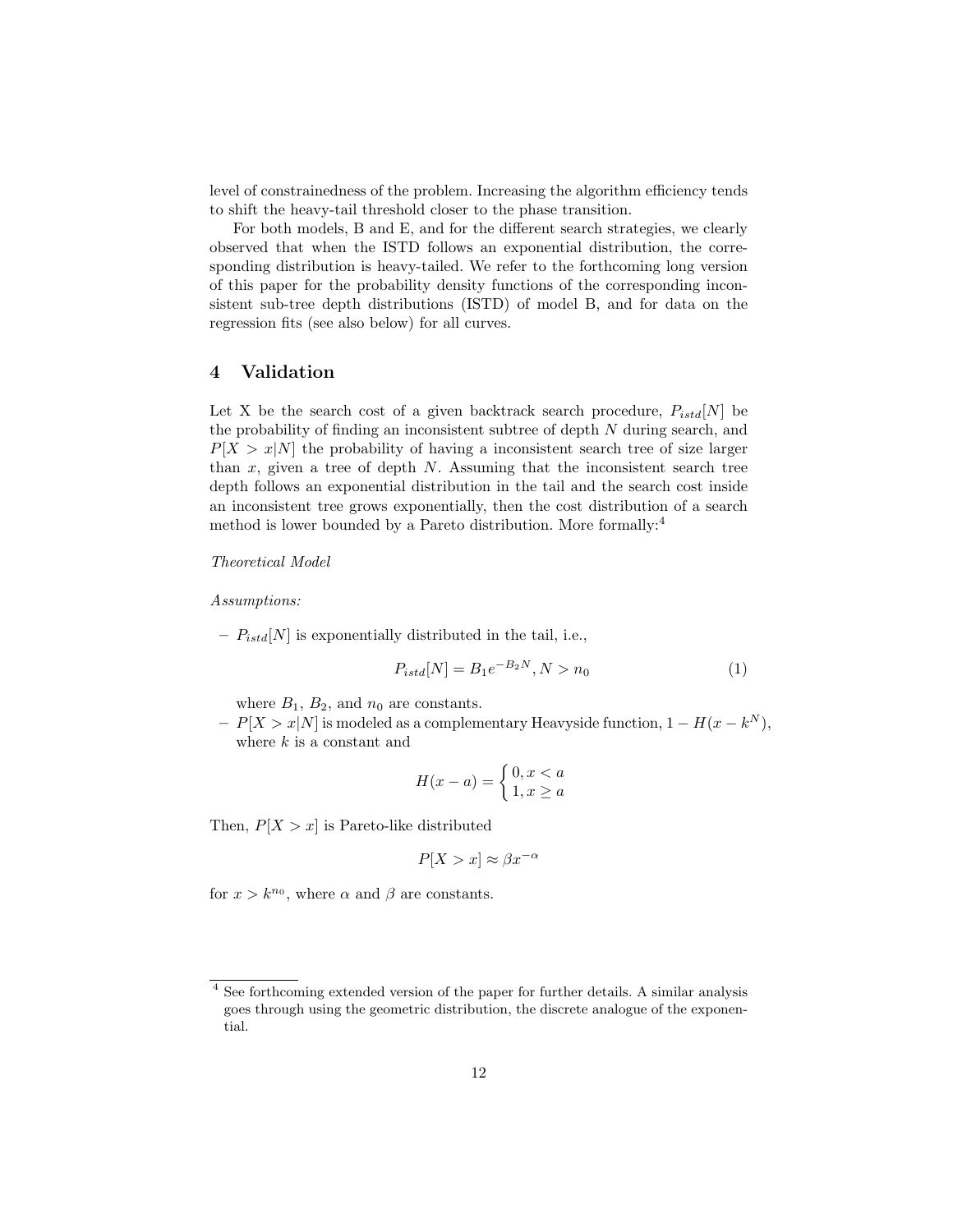Derivation of result:

Note that  $P[X > x]$  is lower bounded as follows

$$
P[X > x] \ge \int_{N=0}^{\infty} P_{istd}[N] P[X > x | N] dN \tag{2}
$$

This is a lower bound since we consider only one inconsistent tree contributing to the search cost, when in general there are more inconsistent trees. Given the assumptions above, Eq. (2) results

$$
P[X > x] \ge \int_{N=0}^{\infty} P_{istd}[N] (1 - H(x - k^N))dN = \int_{N = \frac{\ln x}{\ln k}}^{\infty} P_{istd}[N]dN
$$

Since  $x > k^{n_0}$ , we can use Eq.(1) for  $P_{i, std}[N]$ , so Eq.(3) results in:

$$
P[X > x] \ge \int_{N = \frac{\ln x}{\ln k}}^{\infty} B_1 e^{-B_2 N} dN = \frac{B_1}{B_2} e^{-B_2 \frac{\ln x}{\ln k}} = \beta x^{-\alpha}; \quad \alpha = \frac{B_2}{\ln k}; \quad \beta = \frac{B_1}{B_2}
$$

In order to validate this model empirically we consider an instance of model B  $\langle 20, 8, 60, 7 \rangle$ , running BT-random, the same instance plotted in Fig. 5(a), for which heavy-tailed behavior was observed  $(t = 7)$ . The plots in Fig. 7 provide the regression data and fitted curves for the parameters  $B_1, B_2$ , and k, using  $n_0 = 1$ . The good quality of the linear regression fit suggests that our assumptions are very reasonable. Based on the estimated values for  $k$ ,  $B_1$ , and  $B_2$ , we then compare the lower bound predicted using the formal analysis presented above with the empirical data. As we can see from Fig. 7, the theoretical model provides a good (tight) lower bound for the empirical data.

#### 5 Conclusions and Future Work

We have studied the runtime distributions of complete backtrack search methods on instances of well-known random CSP binary models. Our results reveal different regimes in the runtime distributions of the backtrack search procedures and corresponding distributions of the depth of the inconsistent sub-trees. We see a changeover from heavy-tailed behavior to non-heavy-tailed behavior when we increase the constrainedness of the problem instances. The exact point of changeover depends on the sophistication of the search procedure, with more sophisticated solvers exhibiting a wider range of heavy-tailed behavior. In the non-heavy-tailed region, the instances become harder and harder for the backtrack search algorithm, and the runs become nearly homogeneously long. We have also shown that that there is a clear correlation between the the distributions of the depth of the inconsistent sub-trees encountered by the backtrack search method and the heavy-tailedness of the runtime distributions, with exponentially distributed sub-tree depths leading to heavy-tailed search. To further validate our findings, we compared our theoretical model, which models exponentially distributed subtrees in the search space, with our empirical data: the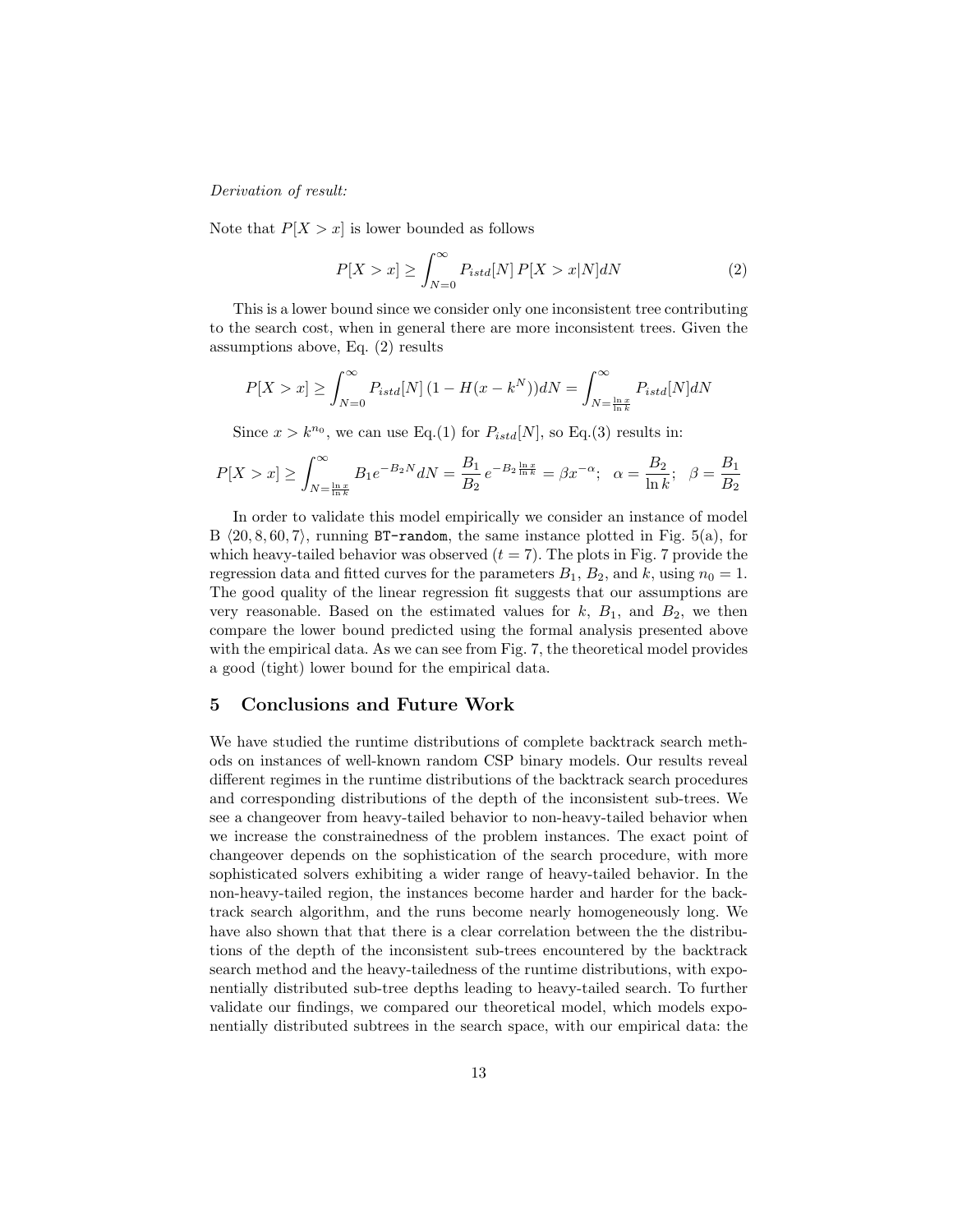

Fig. 7. Regressions for the estimation of B1=0.015, B2=0.408 (top plot; quality of fit  $R^2 = 0.88$ ), and  $k = 4.832$  (middle plot;  $R^2 = 0.98$ ) and comparison of lower bound based on the theoretical model with empirical data (bottom plot). We have  $\alpha = B_2/\ln(k) = 0.26$  from our model;  $\alpha = 0.27$  directly from runtime data. Model B  $\langle 20, 8, 60, 7 \rangle$ , using BT-random.